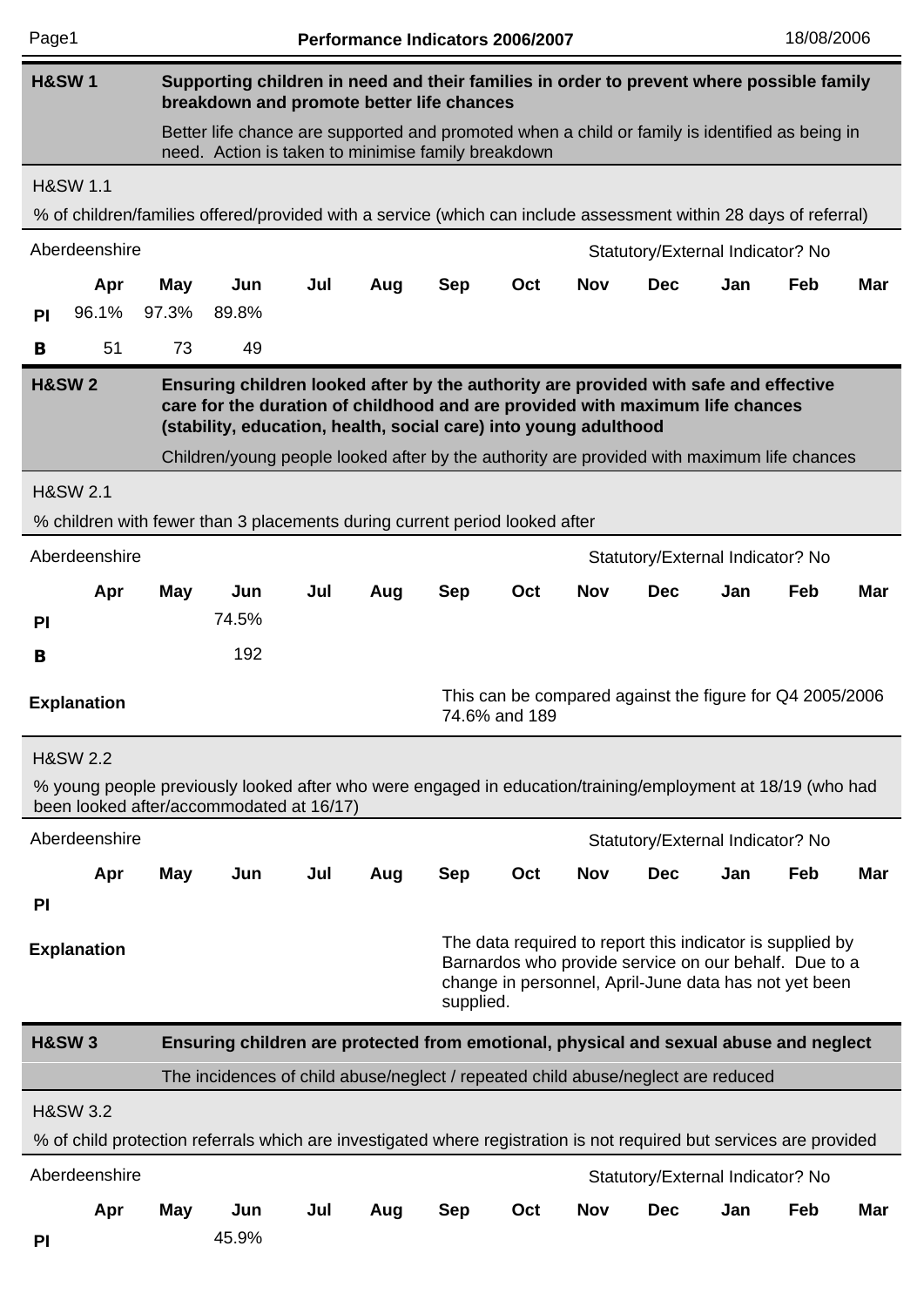| Page2                                                                                                            |                                                                                      |                          |                                                                                                                                                                        |     |     |            | Performance Indicators 2006/2007 |            |                                                                                                                                                                                                                                                  |     | 18/08/2006 |            |  |
|------------------------------------------------------------------------------------------------------------------|--------------------------------------------------------------------------------------|--------------------------|------------------------------------------------------------------------------------------------------------------------------------------------------------------------|-----|-----|------------|----------------------------------|------------|--------------------------------------------------------------------------------------------------------------------------------------------------------------------------------------------------------------------------------------------------|-----|------------|------------|--|
| B                                                                                                                |                                                                                      |                          | 37                                                                                                                                                                     |     |     |            |                                  |            |                                                                                                                                                                                                                                                  |     |            |            |  |
|                                                                                                                  | <b>Explanation</b>                                                                   |                          |                                                                                                                                                                        |     |     |            |                                  |            | Where a service has been put in place to support the family<br>without formally adding a child to the child protection register<br>it can often be a result of positive intervention. This<br>performance indicator will be collected quarterly. |     |            |            |  |
| <b>H&amp;SW4</b>                                                                                                 |                                                                                      |                          | Ensuring children and families with specific needs arising from disability or a health<br>condition have their assessed needs adequately met and reviewed              |     |     |            |                                  |            |                                                                                                                                                                                                                                                  |     |            |            |  |
|                                                                                                                  |                                                                                      |                          | Timeous support is provided to children and families affected by disability where a requirement<br>for support has been identified                                     |     |     |            |                                  |            |                                                                                                                                                                                                                                                  |     |            |            |  |
|                                                                                                                  | <b>H&amp;SW 4.1</b>                                                                  |                          |                                                                                                                                                                        |     |     |            |                                  |            |                                                                                                                                                                                                                                                  |     |            |            |  |
| % of children/families offered/provided with a service (which can include assessment) within 28 days of referral |                                                                                      |                          |                                                                                                                                                                        |     |     |            |                                  |            |                                                                                                                                                                                                                                                  |     |            |            |  |
| Aberdeenshire<br>Statutory/External Indicator? No                                                                |                                                                                      |                          |                                                                                                                                                                        |     |     |            |                                  |            |                                                                                                                                                                                                                                                  |     |            |            |  |
|                                                                                                                  | Apr                                                                                  | <b>May</b>               | Jun                                                                                                                                                                    | Jul | Aug | <b>Sep</b> | Oct                              | <b>Nov</b> | <b>Dec</b>                                                                                                                                                                                                                                       | Jan | Feb        | <b>Mar</b> |  |
| <b>PI</b>                                                                                                        |                                                                                      |                          |                                                                                                                                                                        |     |     |            |                                  |            |                                                                                                                                                                                                                                                  |     |            |            |  |
|                                                                                                                  | <b>Explanation</b>                                                                   |                          |                                                                                                                                                                        |     |     |            |                                  |            | This indicator relates to the Childen with Disabilities<br>Integration Team which will be in place from 1st August.<br>Data will be reported from that date.                                                                                     |     |            |            |  |
|                                                                                                                  | <b>H&amp;SW 5</b><br>To provide statutory services to the Children's Hearings system |                          |                                                                                                                                                                        |     |     |            |                                  |            |                                                                                                                                                                                                                                                  |     |            |            |  |
| The Children's Hearing System has its statutory requirements for reports fulfilled by the date<br>requested      |                                                                                      |                          |                                                                                                                                                                        |     |     |            |                                  |            |                                                                                                                                                                                                                                                  |     |            |            |  |
| <b>H&amp;SW 5.1</b>                                                                                              |                                                                                      |                          |                                                                                                                                                                        |     |     |            |                                  |            |                                                                                                                                                                                                                                                  |     |            |            |  |
|                                                                                                                  |                                                                                      |                          | % of reports to the Children's Reporter submitted within timescale which is 25 days for initial SBR and 20 days<br>for all other (IAR, Fast Track IAR, Fast Track SBR) |     |     |            |                                  |            |                                                                                                                                                                                                                                                  |     |            |            |  |
|                                                                                                                  | Aberdeenshire                                                                        |                          |                                                                                                                                                                        |     |     |            |                                  |            | Statutory/External Indicator? No                                                                                                                                                                                                                 |     |            |            |  |
|                                                                                                                  | Apr                                                                                  | <b>May</b>               | Jun                                                                                                                                                                    | Jul | Aug | <b>Sep</b> | Oct                              | <b>Nov</b> | <b>Dec</b>                                                                                                                                                                                                                                       | Jan | Feb        | <b>Mar</b> |  |
| <b>PI</b>                                                                                                        | 35%                                                                                  | 73.8%                    | 72.7%                                                                                                                                                                  |     |     |            |                                  |            |                                                                                                                                                                                                                                                  |     |            |            |  |
| B                                                                                                                | 20                                                                                   | 42                       | 22                                                                                                                                                                     |     |     |            |                                  |            |                                                                                                                                                                                                                                                  |     |            |            |  |
| <b>H&amp;SW6</b>                                                                                                 |                                                                                      |                          | <b>Providing statutory services to Court</b>                                                                                                                           |     |     |            |                                  |            |                                                                                                                                                                                                                                                  |     |            |            |  |
|                                                                                                                  |                                                                                      |                          | Courts have their statutory requirements for reports fulfilled by the date requested                                                                                   |     |     |            |                                  |            |                                                                                                                                                                                                                                                  |     |            |            |  |
|                                                                                                                  | <b>H&amp;SW 6.1</b>                                                                  |                          |                                                                                                                                                                        |     |     |            |                                  |            |                                                                                                                                                                                                                                                  |     |            |            |  |
|                                                                                                                  |                                                                                      |                          | % of reports to the courts submitted by or before due date                                                                                                             |     |     |            |                                  |            |                                                                                                                                                                                                                                                  |     |            |            |  |
|                                                                                                                  | Aberdeenshire                                                                        |                          |                                                                                                                                                                        |     |     |            |                                  |            | Statutory/External Indicator? Yes                                                                                                                                                                                                                |     |            |            |  |
|                                                                                                                  | Apr                                                                                  | <b>May</b>               | Jun                                                                                                                                                                    | Jul | Aug | <b>Sep</b> | Oct                              | <b>Nov</b> | <b>Dec</b>                                                                                                                                                                                                                                       | Jan | Feb        | <b>Mar</b> |  |
| PI                                                                                                               | 100%                                                                                 | 98.2%                    | 98.4%                                                                                                                                                                  |     |     |            |                                  |            |                                                                                                                                                                                                                                                  |     |            |            |  |
| B                                                                                                                | 51                                                                                   | 57                       | 61                                                                                                                                                                     |     |     |            |                                  |            |                                                                                                                                                                                                                                                  |     |            |            |  |
|                                                                                                                  |                                                                                      | Average Last Year: 98.5% |                                                                                                                                                                        |     |     |            | National Average Last Year:      |            |                                                                                                                                                                                                                                                  |     |            |            |  |
| <b>H&amp;SW7</b>                                                                                                 |                                                                                      |                          | Providing statutory supervision as a result of court disposal                                                                                                          |     |     |            |                                  |            |                                                                                                                                                                                                                                                  |     |            |            |  |
|                                                                                                                  |                                                                                      |                          | Offenders requiring supervision as condition of court disposal are supervised to national<br>standards levels as a minimum                                             |     |     |            |                                  |            |                                                                                                                                                                                                                                                  |     |            |            |  |
|                                                                                                                  |                                                                                      |                          |                                                                                                                                                                        |     |     |            |                                  |            |                                                                                                                                                                                                                                                  |     |            |            |  |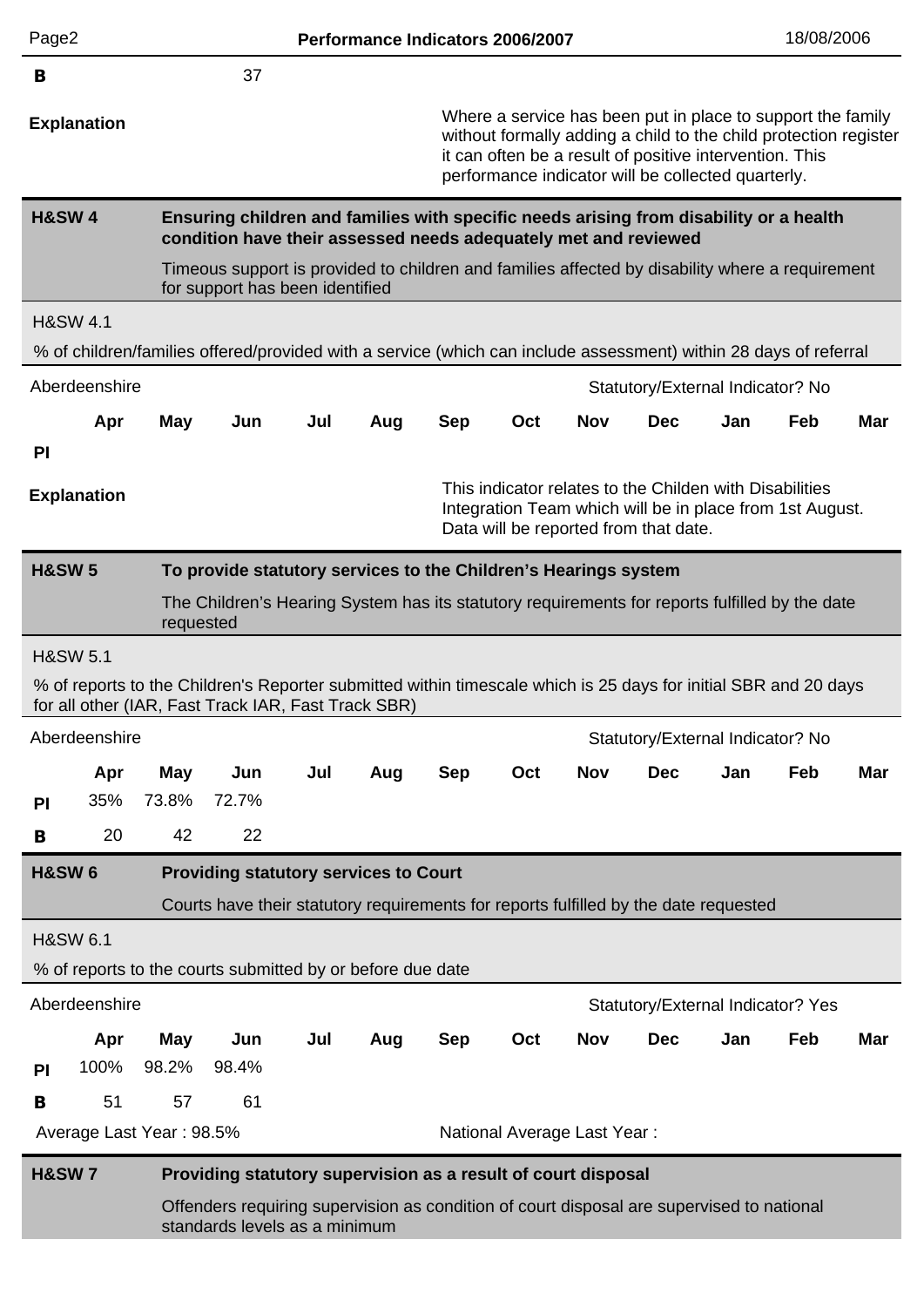| Page3                                                                           |                                                                                  |                     |                                                                                                          |       |     | Performance Indicators 2006/2007                                                                                   |                       |                             |                                                          |     | 18/08/2006 |            |  |
|---------------------------------------------------------------------------------|----------------------------------------------------------------------------------|---------------------|----------------------------------------------------------------------------------------------------------|-------|-----|--------------------------------------------------------------------------------------------------------------------|-----------------------|-----------------------------|----------------------------------------------------------|-----|------------|------------|--|
|                                                                                 | <b>H&amp;SW 7.1</b>                                                              |                     | % of offenders requiring supervision as condition of court disposal interviewed within agreed timescales |       |     |                                                                                                                    |                       |                             |                                                          |     |            |            |  |
|                                                                                 | Aberdeenshire                                                                    |                     |                                                                                                          |       |     |                                                                                                                    |                       |                             | Statutory/External Indicator? Yes                        |     |            |            |  |
| PI                                                                              | Apr<br>63.6%                                                                     | <b>May</b><br>53.3% | Jun<br>81.3%                                                                                             | Jul   | Aug | <b>Sep</b>                                                                                                         | Oct                   | <b>Nov</b>                  | <b>Dec</b>                                               | Jan | Feb        | Mar        |  |
| B                                                                               | 11                                                                               | 15                  | 16                                                                                                       |       |     |                                                                                                                    |                       |                             |                                                          |     |            |            |  |
|                                                                                 | Average Last Year: 64.6%                                                         |                     |                                                                                                          |       |     |                                                                                                                    |                       | National Average Last Year: |                                                          |     |            |            |  |
|                                                                                 | <b>Explanation</b>                                                               |                     |                                                                                                          |       |     | (Apr-Jun: 100% performance for clients outwith<br>Aberdeenshire (i.e. Aberdeen City), not counted in the<br>above) |                       |                             |                                                          |     |            |            |  |
|                                                                                 | <b>H&amp;SW9</b><br>Meeting affordable housing needs effectively and efficiently |                     |                                                                                                          |       |     |                                                                                                                    |                       |                             |                                                          |     |            |            |  |
| Vacant housing properties are offered to new tenants within an agreed timescale |                                                                                  |                     |                                                                                                          |       |     |                                                                                                                    |                       |                             |                                                          |     |            |            |  |
|                                                                                 | <b>H&amp;SW 9.1</b>                                                              |                     |                                                                                                          |       |     |                                                                                                                    |                       |                             |                                                          |     |            |            |  |
|                                                                                 |                                                                                  |                     | % of housing relets offered to new tenants within less than 10 working days                              |       |     |                                                                                                                    |                       |                             |                                                          |     |            |            |  |
|                                                                                 | Aberdeenshire                                                                    |                     |                                                                                                          |       |     |                                                                                                                    |                       |                             | Statutory/External Indicator? No                         |     |            |            |  |
|                                                                                 | Apr                                                                              | <b>May</b>          | Jun                                                                                                      | Jul   | Aug | <b>Sep</b>                                                                                                         | Oct                   | <b>Nov</b>                  | <b>Dec</b>                                               | Jan | Feb        | <b>Mar</b> |  |
| PI                                                                              | n/a                                                                              | n/a                 | 70.3%                                                                                                    | 87.0% |     |                                                                                                                    |                       |                             |                                                          |     |            |            |  |
| B                                                                               | n/a                                                                              | n/a                 | 101                                                                                                      | 92    |     |                                                                                                                    |                       |                             |                                                          |     |            |            |  |
| Average Last Year: 67.2% (YTD)<br>National Average Last Year:                   |                                                                                  |                     |                                                                                                          |       |     |                                                                                                                    |                       |                             |                                                          |     |            |            |  |
|                                                                                 | <b>Explanation</b>                                                               |                     |                                                                                                          |       |     |                                                                                                                    |                       |                             | Offers are for 4 week rental period, not calendar month. |     |            |            |  |
|                                                                                 |                                                                                  |                     |                                                                                                          |       |     |                                                                                                                    | March = $P12 + P13$ . |                             |                                                          |     |            |            |  |
|                                                                                 | <b>H&amp;SW10</b>                                                                |                     | Managing the stock of housing property, maintaining and improving its condition                          |       |     |                                                                                                                    |                       |                             |                                                          |     |            |            |  |
|                                                                                 |                                                                                  | timescale           | Repairs and planned maintenance to housing properties are carried out within an agreed                   |       |     |                                                                                                                    |                       |                             |                                                          |     |            |            |  |
|                                                                                 | <b>H&amp;SW 10.1</b>                                                             |                     |                                                                                                          |       |     |                                                                                                                    |                       |                             |                                                          |     |            |            |  |
|                                                                                 |                                                                                  |                     | % housing repairs completed within: Call-outs (2 hours)                                                  |       |     |                                                                                                                    |                       |                             |                                                          |     |            |            |  |
|                                                                                 | Aberdeenshire                                                                    |                     |                                                                                                          |       |     |                                                                                                                    |                       |                             | Statutory/External Indicator? Yes                        |     |            |            |  |
|                                                                                 | Apr                                                                              | <b>May</b>          | Jun                                                                                                      | Jul   | Aug | <b>Sep</b>                                                                                                         | Oct                   | <b>Nov</b>                  | <b>Dec</b>                                               | Jan | Feb        | Mar        |  |
| <b>PI</b>                                                                       | 93%                                                                              | 92%                 | 96%                                                                                                      |       |     |                                                                                                                    |                       |                             |                                                          |     |            |            |  |
| B                                                                               | 462                                                                              | 430                 | 361                                                                                                      |       |     |                                                                                                                    |                       |                             |                                                          |     |            |            |  |
|                                                                                 | <b>Explanation</b>                                                               |                     |                                                                                                          |       |     |                                                                                                                    |                       |                             | These figures are collected monthly                      |     |            |            |  |
|                                                                                 | <b>H&amp;SW 10.2</b>                                                             |                     |                                                                                                          |       |     |                                                                                                                    |                       |                             |                                                          |     |            |            |  |
|                                                                                 |                                                                                  |                     | % housing repairs completed within: Emergency (24 hours)                                                 |       |     |                                                                                                                    |                       |                             |                                                          |     |            |            |  |
|                                                                                 |                                                                                  |                     |                                                                                                          |       |     |                                                                                                                    |                       |                             |                                                          |     |            |            |  |
|                                                                                 | Aberdeenshire                                                                    |                     |                                                                                                          |       |     |                                                                                                                    |                       |                             | Statutory/External Indicator? Yes                        |     |            |            |  |
|                                                                                 | Apr                                                                              | <b>May</b>          | Jun                                                                                                      | Jul   | Aug | <b>Sep</b>                                                                                                         | Oct                   | <b>Nov</b>                  | <b>Dec</b>                                               | Jan | Feb        | Mar        |  |
| PI                                                                              | 91%                                                                              | 93%                 | 94%                                                                                                      |       |     |                                                                                                                    |                       |                             |                                                          |     |            |            |  |
| B                                                                               | 638                                                                              | 655                 | 570                                                                                                      |       |     |                                                                                                                    |                       |                             |                                                          |     |            |            |  |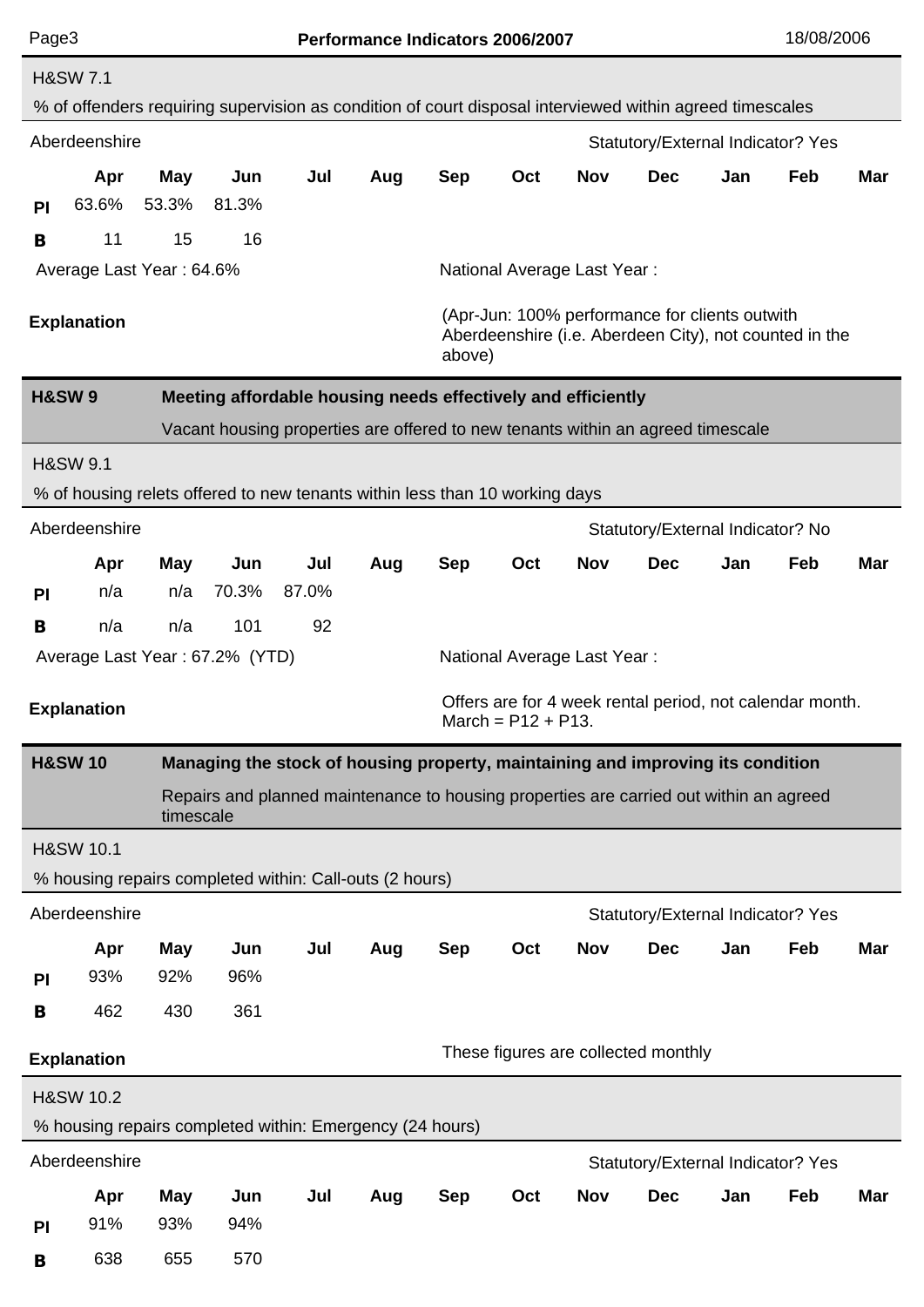| <b>H&amp;SW 10.3</b><br>% housing repairs completed within: Urgent (5 days)<br>Aberdeenshire<br>Statutory/External Indicator? Yes<br><b>May</b><br>Jun<br>Jul<br><b>Nov</b><br><b>Dec</b><br>Feb<br>Apr<br>Aug<br><b>Sep</b><br>Oct<br>Jan<br>75%<br>74%<br>84%<br><b>PI</b><br>558<br>641<br>696<br>B<br><b>H&amp;SW 10.4</b><br>% housing repairs completed within: Standard 1 (10 days)<br>Aberdeenshire<br>Statutory/External Indicator? Yes<br>Feb<br>Jun<br>Jul<br><b>Sep</b><br>Oct<br><b>Nov</b><br><b>Dec</b><br>Jan<br>Apr<br><b>May</b><br>Aug<br>79%<br>73%<br>80%<br>PI<br>716<br>900<br>747<br>B<br><b>H&amp;SW 10.5</b><br>% housing repairs completed within: Standard 2 (20 days)<br>Aberdeenshire<br>Statutory/External Indicator? Yes<br>Feb<br>Jun<br>Jul<br><b>Sep</b><br><b>Nov</b><br><b>Dec</b><br>Jan<br>Apr<br><b>May</b><br>Aug<br>Oct<br>84%<br>76%<br>85%<br>PI<br>401<br>561<br>502<br>B | Mar<br>Mar<br><b>Mar</b> |  |  |  |  |  |  |  |
|------------------------------------------------------------------------------------------------------------------------------------------------------------------------------------------------------------------------------------------------------------------------------------------------------------------------------------------------------------------------------------------------------------------------------------------------------------------------------------------------------------------------------------------------------------------------------------------------------------------------------------------------------------------------------------------------------------------------------------------------------------------------------------------------------------------------------------------------------------------------------------------------------------------------|--------------------------|--|--|--|--|--|--|--|
|                                                                                                                                                                                                                                                                                                                                                                                                                                                                                                                                                                                                                                                                                                                                                                                                                                                                                                                        |                          |  |  |  |  |  |  |  |
|                                                                                                                                                                                                                                                                                                                                                                                                                                                                                                                                                                                                                                                                                                                                                                                                                                                                                                                        |                          |  |  |  |  |  |  |  |
|                                                                                                                                                                                                                                                                                                                                                                                                                                                                                                                                                                                                                                                                                                                                                                                                                                                                                                                        |                          |  |  |  |  |  |  |  |
|                                                                                                                                                                                                                                                                                                                                                                                                                                                                                                                                                                                                                                                                                                                                                                                                                                                                                                                        |                          |  |  |  |  |  |  |  |
|                                                                                                                                                                                                                                                                                                                                                                                                                                                                                                                                                                                                                                                                                                                                                                                                                                                                                                                        |                          |  |  |  |  |  |  |  |
|                                                                                                                                                                                                                                                                                                                                                                                                                                                                                                                                                                                                                                                                                                                                                                                                                                                                                                                        |                          |  |  |  |  |  |  |  |
|                                                                                                                                                                                                                                                                                                                                                                                                                                                                                                                                                                                                                                                                                                                                                                                                                                                                                                                        |                          |  |  |  |  |  |  |  |
|                                                                                                                                                                                                                                                                                                                                                                                                                                                                                                                                                                                                                                                                                                                                                                                                                                                                                                                        |                          |  |  |  |  |  |  |  |
|                                                                                                                                                                                                                                                                                                                                                                                                                                                                                                                                                                                                                                                                                                                                                                                                                                                                                                                        |                          |  |  |  |  |  |  |  |
|                                                                                                                                                                                                                                                                                                                                                                                                                                                                                                                                                                                                                                                                                                                                                                                                                                                                                                                        |                          |  |  |  |  |  |  |  |
|                                                                                                                                                                                                                                                                                                                                                                                                                                                                                                                                                                                                                                                                                                                                                                                                                                                                                                                        |                          |  |  |  |  |  |  |  |
|                                                                                                                                                                                                                                                                                                                                                                                                                                                                                                                                                                                                                                                                                                                                                                                                                                                                                                                        |                          |  |  |  |  |  |  |  |
|                                                                                                                                                                                                                                                                                                                                                                                                                                                                                                                                                                                                                                                                                                                                                                                                                                                                                                                        |                          |  |  |  |  |  |  |  |
|                                                                                                                                                                                                                                                                                                                                                                                                                                                                                                                                                                                                                                                                                                                                                                                                                                                                                                                        |                          |  |  |  |  |  |  |  |
|                                                                                                                                                                                                                                                                                                                                                                                                                                                                                                                                                                                                                                                                                                                                                                                                                                                                                                                        |                          |  |  |  |  |  |  |  |
|                                                                                                                                                                                                                                                                                                                                                                                                                                                                                                                                                                                                                                                                                                                                                                                                                                                                                                                        |                          |  |  |  |  |  |  |  |
|                                                                                                                                                                                                                                                                                                                                                                                                                                                                                                                                                                                                                                                                                                                                                                                                                                                                                                                        |                          |  |  |  |  |  |  |  |
|                                                                                                                                                                                                                                                                                                                                                                                                                                                                                                                                                                                                                                                                                                                                                                                                                                                                                                                        |                          |  |  |  |  |  |  |  |
| <b>H&amp;SW 10.6</b>                                                                                                                                                                                                                                                                                                                                                                                                                                                                                                                                                                                                                                                                                                                                                                                                                                                                                                   |                          |  |  |  |  |  |  |  |
| % housing repairs completed within: Void (5 days)<br>Aberdeenshire                                                                                                                                                                                                                                                                                                                                                                                                                                                                                                                                                                                                                                                                                                                                                                                                                                                     |                          |  |  |  |  |  |  |  |
| Statutory/External Indicator? Yes                                                                                                                                                                                                                                                                                                                                                                                                                                                                                                                                                                                                                                                                                                                                                                                                                                                                                      |                          |  |  |  |  |  |  |  |
| Jul<br><b>Sep</b><br><b>Nov</b><br><b>Dec</b><br>Jan<br>Feb<br>Apr<br><b>May</b><br>Jun<br>Aug<br>Oct<br>82%<br>84%<br>85%<br>PI                                                                                                                                                                                                                                                                                                                                                                                                                                                                                                                                                                                                                                                                                                                                                                                       | Mar                      |  |  |  |  |  |  |  |
| 92<br>52<br>57<br>B                                                                                                                                                                                                                                                                                                                                                                                                                                                                                                                                                                                                                                                                                                                                                                                                                                                                                                    |                          |  |  |  |  |  |  |  |
| <b>H&amp;SW 10.7</b>                                                                                                                                                                                                                                                                                                                                                                                                                                                                                                                                                                                                                                                                                                                                                                                                                                                                                                   |                          |  |  |  |  |  |  |  |
| % housing repairs completed within: Void (10 days)                                                                                                                                                                                                                                                                                                                                                                                                                                                                                                                                                                                                                                                                                                                                                                                                                                                                     |                          |  |  |  |  |  |  |  |
| Aberdeenshire<br>Statutory/External Indicator? Yes                                                                                                                                                                                                                                                                                                                                                                                                                                                                                                                                                                                                                                                                                                                                                                                                                                                                     |                          |  |  |  |  |  |  |  |
| Jul<br><b>Sep</b><br>Oct<br><b>Nov</b><br><b>Dec</b><br>Jan<br>Feb<br>Apr<br><b>May</b><br>Jun<br>Aug                                                                                                                                                                                                                                                                                                                                                                                                                                                                                                                                                                                                                                                                                                                                                                                                                  | Mar                      |  |  |  |  |  |  |  |
| 88%<br>80%<br>80%<br>PI                                                                                                                                                                                                                                                                                                                                                                                                                                                                                                                                                                                                                                                                                                                                                                                                                                                                                                |                          |  |  |  |  |  |  |  |
| 208<br>267<br>224<br>B                                                                                                                                                                                                                                                                                                                                                                                                                                                                                                                                                                                                                                                                                                                                                                                                                                                                                                 |                          |  |  |  |  |  |  |  |
| <b>H&amp;SW 10.8</b>                                                                                                                                                                                                                                                                                                                                                                                                                                                                                                                                                                                                                                                                                                                                                                                                                                                                                                   |                          |  |  |  |  |  |  |  |
| % housing repairs completed within: Planned (40 days)                                                                                                                                                                                                                                                                                                                                                                                                                                                                                                                                                                                                                                                                                                                                                                                                                                                                  |                          |  |  |  |  |  |  |  |
| Aberdeenshire<br>Statutory/External Indicator? Yes                                                                                                                                                                                                                                                                                                                                                                                                                                                                                                                                                                                                                                                                                                                                                                                                                                                                     |                          |  |  |  |  |  |  |  |
| <b>Nov</b><br>May<br>Jul<br><b>Sep</b><br>Oct<br><b>Dec</b><br>Jan<br>Feb<br>Jun<br>Aug<br>Apr                                                                                                                                                                                                                                                                                                                                                                                                                                                                                                                                                                                                                                                                                                                                                                                                                         | <b>Mar</b>               |  |  |  |  |  |  |  |
| 88%<br>96%<br>92%<br><b>PI</b>                                                                                                                                                                                                                                                                                                                                                                                                                                                                                                                                                                                                                                                                                                                                                                                                                                                                                         |                          |  |  |  |  |  |  |  |
| 787<br>839<br>921<br>B                                                                                                                                                                                                                                                                                                                                                                                                                                                                                                                                                                                                                                                                                                                                                                                                                                                                                                 |                          |  |  |  |  |  |  |  |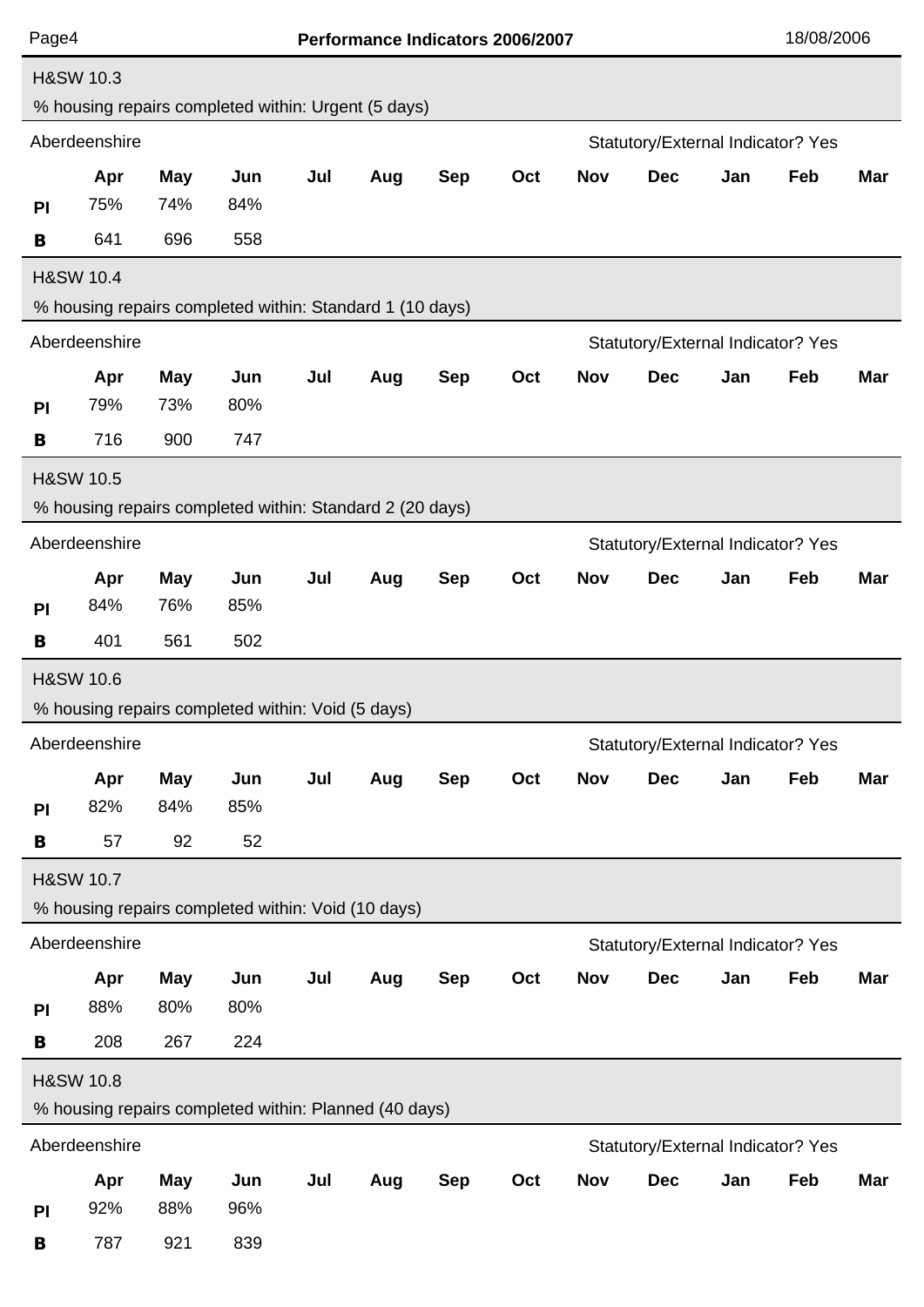| Page <sub>5</sub>                                                                                                                |                                                                                                                                        |            |                                                                                                       |     | Performance Indicators 2006/2007 |                                                                                                                                                                            |                             | 18/08/2006 |                                                          |     |     |            |  |
|----------------------------------------------------------------------------------------------------------------------------------|----------------------------------------------------------------------------------------------------------------------------------------|------------|-------------------------------------------------------------------------------------------------------|-----|----------------------------------|----------------------------------------------------------------------------------------------------------------------------------------------------------------------------|-----------------------------|------------|----------------------------------------------------------|-----|-----|------------|--|
|                                                                                                                                  | <b>H&amp;SW 11</b>                                                                                                                     |            | permanent accommodation                                                                               |     |                                  | identifying and assessing the housing situation of people who present as homeless and<br>where applicable providing suitable temporary accommodation or enabling access to |                             |            |                                                          |     |     |            |  |
|                                                                                                                                  |                                                                                                                                        |            | The number of households housed in temporary bed & breakfast accommodation is minimised.              |     |                                  |                                                                                                                                                                            |                             |            |                                                          |     |     |            |  |
|                                                                                                                                  | <b>H&amp;SW 11.1</b>                                                                                                                   |            |                                                                                                       |     |                                  |                                                                                                                                                                            |                             |            |                                                          |     |     |            |  |
|                                                                                                                                  | accommodation at month end.                                                                                                            |            | Households in temporary bed & breakfast accommodation at month end as % total households in temporary |     |                                  |                                                                                                                                                                            |                             |            |                                                          |     |     |            |  |
|                                                                                                                                  | Aberdeenshire                                                                                                                          |            |                                                                                                       |     |                                  | Statutory/External Indicator? Yes                                                                                                                                          |                             |            |                                                          |     |     |            |  |
|                                                                                                                                  | Apr                                                                                                                                    | <b>May</b> | Jun                                                                                                   | Jul | Aug                              | <b>Sep</b>                                                                                                                                                                 | Oct                         | <b>Nov</b> | <b>Dec</b>                                               | Jan | Feb | <b>Mar</b> |  |
| <b>PI</b>                                                                                                                        | 34.0%                                                                                                                                  | 35.0%      | 35.0%                                                                                                 |     |                                  |                                                                                                                                                                            |                             |            |                                                          |     |     |            |  |
| B                                                                                                                                | 203                                                                                                                                    | 203        | 200                                                                                                   |     |                                  |                                                                                                                                                                            |                             |            |                                                          |     |     |            |  |
|                                                                                                                                  | Average Last Year: 33% (Year End)<br>National Average Last Year:                                                                       |            |                                                                                                       |     |                                  |                                                                                                                                                                            |                             |            |                                                          |     |     |            |  |
|                                                                                                                                  | <b>H&amp;SW 11.2</b>                                                                                                                   |            |                                                                                                       |     |                                  |                                                                                                                                                                            |                             |            |                                                          |     |     |            |  |
| Indication of change in % of households in temporary bed & breakfast accommodation from previous month<br>(Less/More/No Change). |                                                                                                                                        |            |                                                                                                       |     |                                  |                                                                                                                                                                            |                             |            |                                                          |     |     |            |  |
| Aberdeenshire<br>Statutory/External Indicator? No                                                                                |                                                                                                                                        |            |                                                                                                       |     |                                  |                                                                                                                                                                            |                             |            |                                                          |     |     |            |  |
|                                                                                                                                  | Apr                                                                                                                                    | <b>May</b> | Jun                                                                                                   | Jul | Aug                              | <b>Sep</b>                                                                                                                                                                 | Oct                         | <b>Nov</b> | <b>Dec</b>                                               | Jan | Feb | <b>Mar</b> |  |
| <b>PI</b>                                                                                                                        | More                                                                                                                                   | More       | Same                                                                                                  |     |                                  |                                                                                                                                                                            |                             |            |                                                          |     |     |            |  |
|                                                                                                                                  | <b>H&amp;SW 12</b><br>Managing council housing tenancies including terminations, relets and processing of<br>right to buy applications |            |                                                                                                       |     |                                  |                                                                                                                                                                            |                             |            |                                                          |     |     |            |  |
|                                                                                                                                  | Council housing tenancies are managed efficiently with relets and terminations processed<br>within agreed timescale                    |            |                                                                                                       |     |                                  |                                                                                                                                                                            |                             |            |                                                          |     |     |            |  |
|                                                                                                                                  | <b>H&amp;SW 12.2</b>                                                                                                                   |            |                                                                                                       |     |                                  |                                                                                                                                                                            |                             |            |                                                          |     |     |            |  |
|                                                                                                                                  |                                                                                                                                        |            | Two weeks or less (10 working days)                                                                   |     |                                  |                                                                                                                                                                            |                             |            |                                                          |     |     |            |  |
|                                                                                                                                  | Aberdeenshire                                                                                                                          |            |                                                                                                       |     |                                  |                                                                                                                                                                            |                             |            | Statutory/External Indicator? Yes                        |     |     |            |  |
|                                                                                                                                  | Apr                                                                                                                                    | <b>May</b> | Jun                                                                                                   | Jul | Aug                              | <b>Sep</b>                                                                                                                                                                 | Oct                         | <b>Nov</b> | <b>Dec</b>                                               | Jan | Feb | Mar        |  |
| <b>PI</b>                                                                                                                        | 9.0%                                                                                                                                   | 5.7%       | 8.4%                                                                                                  |     |                                  |                                                                                                                                                                            |                             |            |                                                          |     |     |            |  |
| B                                                                                                                                | $\overline{7}$                                                                                                                         | 5          | 8                                                                                                     |     |                                  |                                                                                                                                                                            |                             |            |                                                          |     |     |            |  |
|                                                                                                                                  |                                                                                                                                        |            | Average Last Year: 6.5% (Year End)                                                                    |     |                                  |                                                                                                                                                                            | National Average Last Year: |            |                                                          |     |     |            |  |
|                                                                                                                                  | <b>Explanation</b>                                                                                                                     |            |                                                                                                       |     |                                  |                                                                                                                                                                            |                             |            | Relets are for 4 week rental period, not calendar month. |     |     |            |  |
|                                                                                                                                  | <b>H&amp;SW 12.3</b>                                                                                                                   |            |                                                                                                       |     |                                  |                                                                                                                                                                            |                             |            |                                                          |     |     |            |  |
|                                                                                                                                  |                                                                                                                                        |            | Between two weeks and four weeks (20 working days)                                                    |     |                                  |                                                                                                                                                                            |                             |            |                                                          |     |     |            |  |
|                                                                                                                                  | Aberdeenshire                                                                                                                          |            |                                                                                                       |     |                                  |                                                                                                                                                                            |                             |            | Statutory/External Indicator? Yes                        |     |     |            |  |
|                                                                                                                                  | Apr                                                                                                                                    | <b>May</b> | Jun                                                                                                   | Jul | Aug                              | <b>Sep</b>                                                                                                                                                                 | Oct                         | <b>Nov</b> | <b>Dec</b>                                               | Jan | Feb | Mar        |  |
| <b>PI</b>                                                                                                                        | 56.4%                                                                                                                                  | 41.4%      | 30.5%                                                                                                 |     |                                  |                                                                                                                                                                            |                             |            |                                                          |     |     |            |  |
| B                                                                                                                                | 44                                                                                                                                     | 36         | 29                                                                                                    |     |                                  |                                                                                                                                                                            |                             |            |                                                          |     |     |            |  |
|                                                                                                                                  |                                                                                                                                        |            | Average Last Year: 37.9% (Year End)                                                                   |     |                                  |                                                                                                                                                                            | National Average Last Year: |            |                                                          |     |     |            |  |
| <b>Explanation</b>                                                                                                               |                                                                                                                                        |            |                                                                                                       |     |                                  |                                                                                                                                                                            |                             |            | Relets are for 4 week rental period, not calendar month. |     |     |            |  |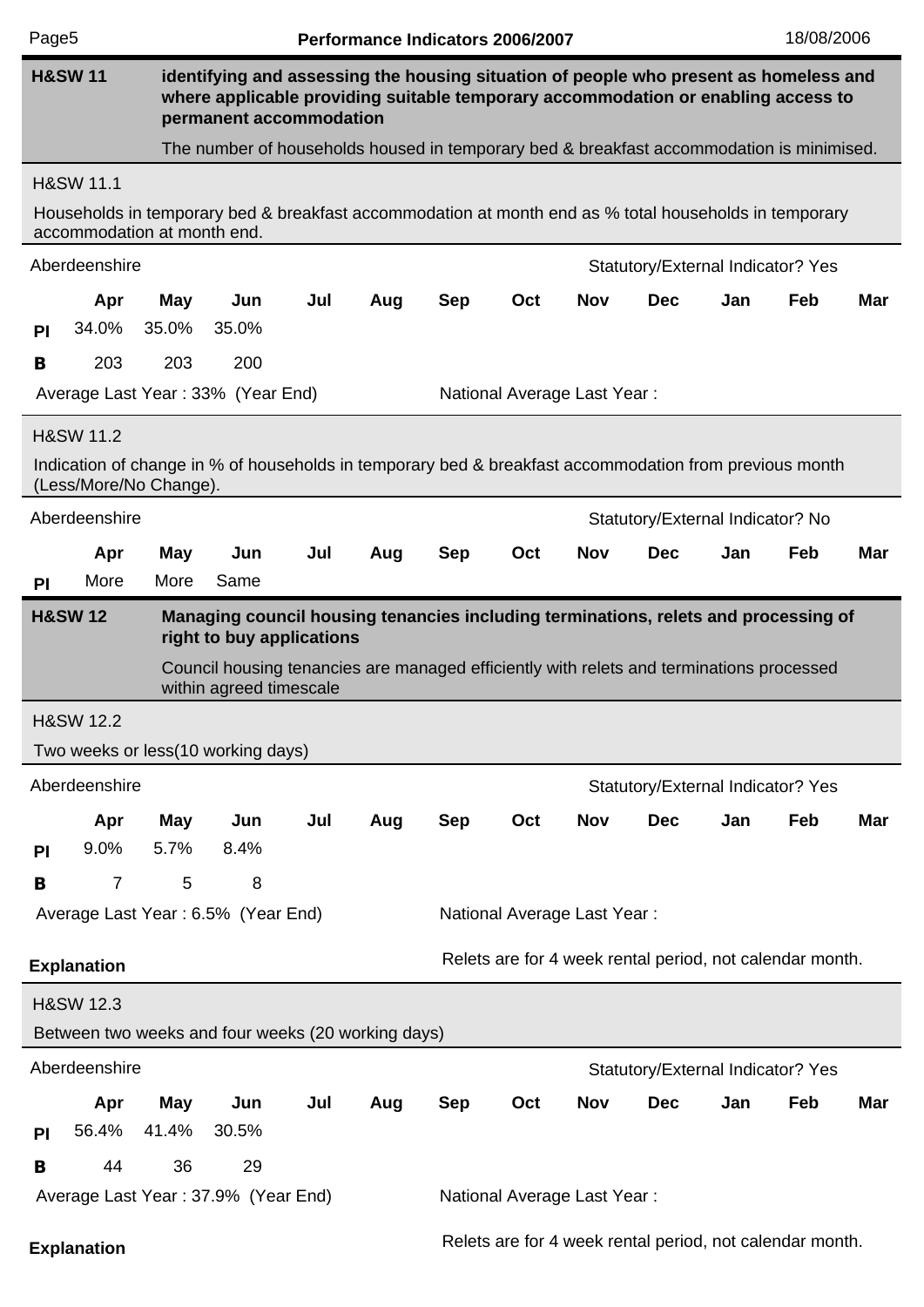| Page <sub>6</sub>                                                                                                          |                                                                                |              |                                              |                                                                                           |     | Performance Indicators 2006/2007 |     |                                    |                                              |     | 18/08/2006 |            |
|----------------------------------------------------------------------------------------------------------------------------|--------------------------------------------------------------------------------|--------------|----------------------------------------------|-------------------------------------------------------------------------------------------|-----|----------------------------------|-----|------------------------------------|----------------------------------------------|-----|------------|------------|
|                                                                                                                            | <b>H&amp;SW 12.4</b>                                                           |              |                                              |                                                                                           |     |                                  |     |                                    |                                              |     |            |            |
|                                                                                                                            |                                                                                |              |                                              | More than four weeks (21+ working days)                                                   |     |                                  |     |                                    |                                              |     |            |            |
|                                                                                                                            | Aberdeenshire<br>Statutory/External Indicator? Yes                             |              |                                              |                                                                                           |     |                                  |     |                                    |                                              |     |            |            |
|                                                                                                                            | Apr                                                                            | <b>May</b>   | Jun                                          | Jul                                                                                       | Aug | <b>Sep</b>                       | Oct | <b>Nov</b>                         | <b>Dec</b>                                   | Jan | Feb        | <b>Mar</b> |
| <b>PI</b>                                                                                                                  | 34.6%                                                                          | 52.9%        | 61.1%                                        |                                                                                           |     |                                  |     |                                    |                                              |     |            |            |
| B                                                                                                                          | 27                                                                             | 46           | 58                                           |                                                                                           |     |                                  |     |                                    |                                              |     |            |            |
|                                                                                                                            |                                                                                |              | Average Last Year: 55.6% (Year End)          |                                                                                           |     |                                  |     | <b>National Average Last Year:</b> |                                              |     |            |            |
|                                                                                                                            | Relets are for 4 week rental period, not calendar month.<br><b>Explanation</b> |              |                                              |                                                                                           |     |                                  |     |                                    |                                              |     |            |            |
|                                                                                                                            | <b>H&amp;SW 12.5</b>                                                           |              |                                              |                                                                                           |     |                                  |     |                                    |                                              |     |            |            |
|                                                                                                                            |                                                                                |              |                                              | Average no. days taken to re-let a property                                               |     |                                  |     |                                    |                                              |     |            |            |
|                                                                                                                            | Aberdeenshire                                                                  |              |                                              |                                                                                           |     |                                  |     |                                    | Statutory/External Indicator? Yes            |     |            |            |
|                                                                                                                            | Apr                                                                            | <b>May</b>   | Jun                                          | Jul                                                                                       | Aug | <b>Sep</b>                       | Oct | <b>Nov</b>                         | <b>Dec</b>                                   | Jan | Feb        | <b>Mar</b> |
| <b>PI</b>                                                                                                                  | 40                                                                             | 45           | 43                                           |                                                                                           |     |                                  |     |                                    |                                              |     |            |            |
| B                                                                                                                          | 56                                                                             | 70           | 46                                           | 42                                                                                        | 53  | 52                               | 58  | 40                                 | 54                                           | 49  | 55         | 50         |
| National Average Last Year:<br>Average Last Year: 52                                                                       |                                                                                |              |                                              |                                                                                           |     |                                  |     |                                    |                                              |     |            |            |
| Base Number shows average number of days taken to relet<br><b>Explanation</b><br>property as at same period during 2005-06 |                                                                                |              |                                              |                                                                                           |     |                                  |     |                                    |                                              |     |            |            |
|                                                                                                                            | <b>H&amp;SW 12.6</b>                                                           |              |                                              |                                                                                           |     |                                  |     |                                    |                                              |     |            |            |
|                                                                                                                            |                                                                                |              |                                              | Indication of change in average no. days taken to re-let a property (Less/More/No change) |     |                                  |     |                                    |                                              |     |            |            |
|                                                                                                                            | Aberdeenshire                                                                  |              |                                              |                                                                                           |     |                                  |     |                                    | Statutory/External Indicator? Yes            |     |            |            |
|                                                                                                                            | Apr                                                                            | <b>May</b>   | Jun                                          | Jul                                                                                       | Aug | <b>Sep</b>                       | Oct | <b>Nov</b>                         | <b>Dec</b>                                   | Jan | Feb        | Mar        |
| <b>PI</b>                                                                                                                  | Less                                                                           | More         | Less                                         |                                                                                           |     |                                  |     |                                    |                                              |     |            |            |
| <b>H&amp;SW13</b>                                                                                                          |                                                                                |              |                                              | Managing council housing rent including collection and arrears management                 |     |                                  |     |                                    |                                              |     |            |            |
|                                                                                                                            |                                                                                |              |                                              | The collection of rent is managed efficiently with minimal rent due lost as voids/arrears |     |                                  |     |                                    |                                              |     |            |            |
|                                                                                                                            | <b>H&amp;SW 13.1</b>                                                           |              |                                              |                                                                                           |     |                                  |     |                                    |                                              |     |            |            |
|                                                                                                                            |                                                                                |              |                                              | % of council housing rent loss due to voids                                               |     |                                  |     |                                    |                                              |     |            |            |
|                                                                                                                            | Aberdeenshire                                                                  |              |                                              |                                                                                           |     |                                  |     |                                    | Statutory/External Indicator? Yes            |     |            |            |
|                                                                                                                            | Apr                                                                            | May          | Jun                                          | Jul                                                                                       | Aug | <b>Sep</b>                       | Oct | <b>Nov</b>                         | <b>Dec</b>                                   | Jan | Feb        | Mar        |
| PI                                                                                                                         | 2.14%                                                                          | 2.38%        | 2.39%<br>Average Last Year: 1.84% (Year End) | 2.47%                                                                                     |     |                                  |     | <b>National Average Last Year:</b> |                                              |     |            |            |
|                                                                                                                            |                                                                                |              |                                              |                                                                                           |     |                                  |     |                                    |                                              |     |            |            |
|                                                                                                                            | <b>Explanation</b>                                                             |              |                                              |                                                                                           |     |                                  |     |                                    | <b>YTD at Period end, NOT calendar month</b> |     |            |            |
|                                                                                                                            | <b>H&amp;SW 13.2</b>                                                           |              |                                              |                                                                                           |     |                                  |     |                                    |                                              |     |            |            |
|                                                                                                                            |                                                                                |              |                                              | % of council house rent due outstanding in arrears                                        |     |                                  |     |                                    |                                              |     |            |            |
|                                                                                                                            | Aberdeenshire                                                                  |              |                                              |                                                                                           |     |                                  |     |                                    | Statutory/External Indicator? Yes            |     |            |            |
| <b>PI</b>                                                                                                                  | Apr<br>4.58%                                                                   | May<br>4.66% | Jun<br>4.56%                                 | Jul<br>4.43%                                                                              | Aug | <b>Sep</b>                       | Oct | Nov                                | <b>Dec</b>                                   | Jan | Feb        | Mar        |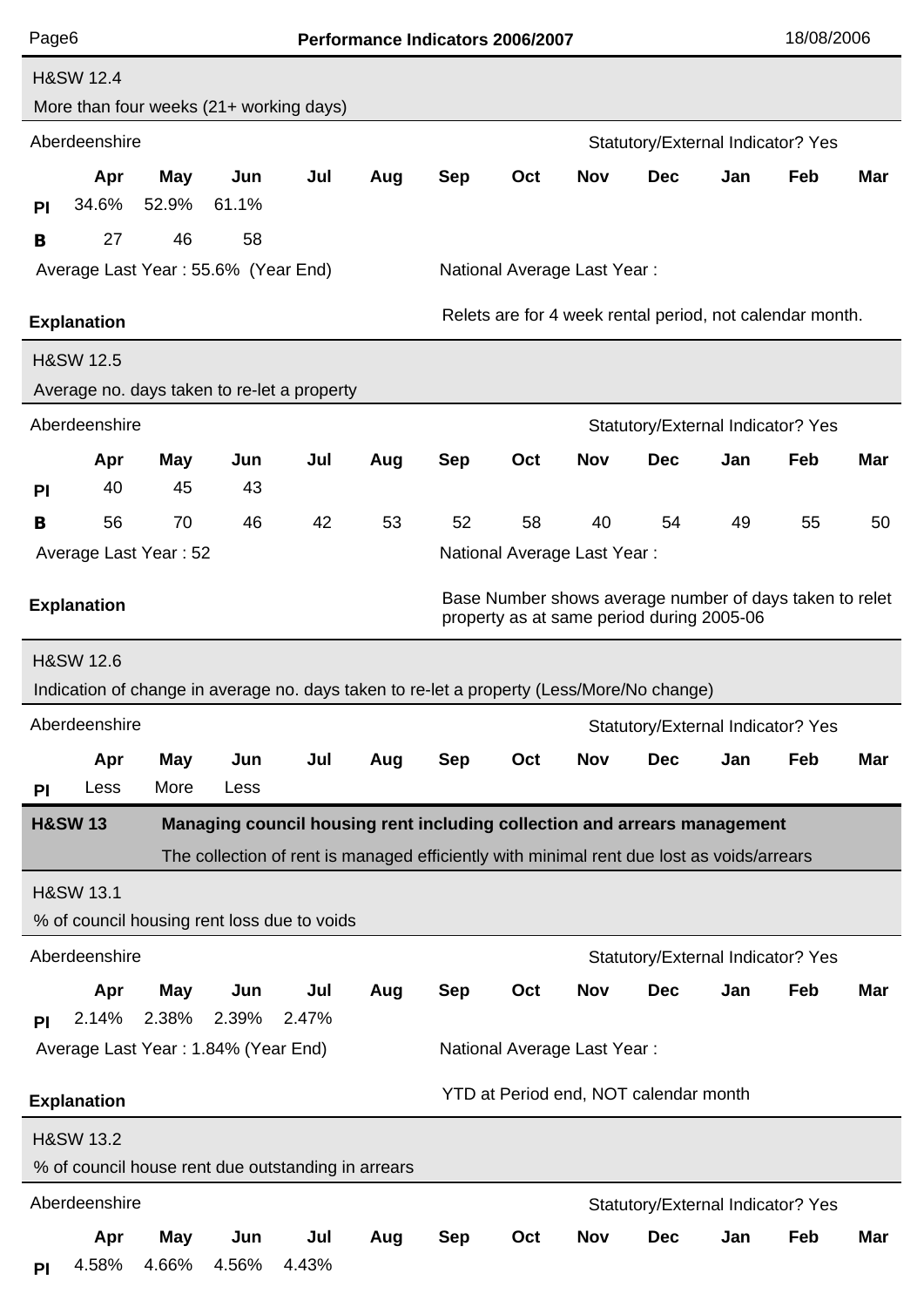| ſ<br>Ξ |  |
|--------|--|
|        |  |

|                                                                                                                                                                                                                                                                                                                                   | <b>Explanation</b>   |                                                                                                                                                                  |                                                                                                                                                              |     |     | <b>YTD at Period end, NOT calendar month</b> |     |            |                                  |     |     |            |  |  |
|-----------------------------------------------------------------------------------------------------------------------------------------------------------------------------------------------------------------------------------------------------------------------------------------------------------------------------------|----------------------|------------------------------------------------------------------------------------------------------------------------------------------------------------------|--------------------------------------------------------------------------------------------------------------------------------------------------------------|-----|-----|----------------------------------------------|-----|------------|----------------------------------|-----|-----|------------|--|--|
|                                                                                                                                                                                                                                                                                                                                   | <b>H&amp;SW 14</b>   | Identifying adults eligible for support, assessing their needs consistently and reviewing<br>care packages to ensure continued appropriateness and effectiveness |                                                                                                                                                              |     |     |                                              |     |            |                                  |     |     |            |  |  |
|                                                                                                                                                                                                                                                                                                                                   |                      |                                                                                                                                                                  | Where an assessment (including review) is required, it is undertaken within agreed timescales                                                                |     |     |                                              |     |            |                                  |     |     |            |  |  |
|                                                                                                                                                                                                                                                                                                                                   | <b>H&amp;SW 14.1</b> |                                                                                                                                                                  |                                                                                                                                                              |     |     |                                              |     |            |                                  |     |     |            |  |  |
|                                                                                                                                                                                                                                                                                                                                   |                      |                                                                                                                                                                  | % of community care assessments undertaken within agreed timescales                                                                                          |     |     |                                              |     |            |                                  |     |     |            |  |  |
|                                                                                                                                                                                                                                                                                                                                   | Aberdeenshire        |                                                                                                                                                                  |                                                                                                                                                              |     |     | Statutory/External Indicator? No             |     |            |                                  |     |     |            |  |  |
|                                                                                                                                                                                                                                                                                                                                   | Apr                  | May                                                                                                                                                              | Jun                                                                                                                                                          | Jul | Aug | <b>Sep</b>                                   | Oct | <b>Nov</b> | <b>Dec</b>                       | Jan | Feb | <b>Mar</b> |  |  |
| <b>PI</b>                                                                                                                                                                                                                                                                                                                         | 60.6%                | 56.5%                                                                                                                                                            | 63.9%                                                                                                                                                        |     |     |                                              |     |            |                                  |     |     |            |  |  |
| B                                                                                                                                                                                                                                                                                                                                 | 1186                 | 1284                                                                                                                                                             | 1319                                                                                                                                                         |     |     |                                              |     |            |                                  |     |     |            |  |  |
| Timescales are:<br><b>Explanation</b><br>CM Assessments $-21$ days or less<br>CM Reviews $-0$ or less days<br>HC Assessments $-7$ days or less<br>HC Reviews - 0 or less days<br>OT Assessments - 14 days or less; NOTE that reviews will<br>be reported seperately from July 06 and the Apr-Jun data will<br>be revised          |                      |                                                                                                                                                                  |                                                                                                                                                              |     |     |                                              |     |            |                                  |     |     |            |  |  |
| <b>H&amp;SW 15</b><br>Planning, commissioning/purchasing and monitoring appropriate and effective care<br>packages which respect dignity and enable individuals to live safely within the<br>community<br>Where care services are assessed as being required, they are provided with the agreed<br>timescale from initial contact |                      |                                                                                                                                                                  |                                                                                                                                                              |     |     |                                              |     |            |                                  |     |     |            |  |  |
|                                                                                                                                                                                                                                                                                                                                   | <b>H&amp;SW 15.1</b> |                                                                                                                                                                  |                                                                                                                                                              |     |     |                                              |     |            |                                  |     |     |            |  |  |
|                                                                                                                                                                                                                                                                                                                                   |                      |                                                                                                                                                                  | % of care services provided within agreed timescale                                                                                                          |     |     |                                              |     |            |                                  |     |     |            |  |  |
|                                                                                                                                                                                                                                                                                                                                   | Aberdeenshire        |                                                                                                                                                                  |                                                                                                                                                              |     |     |                                              |     |            | Statutory/External Indicator? No |     |     |            |  |  |
|                                                                                                                                                                                                                                                                                                                                   | Apr                  | <b>May</b>                                                                                                                                                       | Jun                                                                                                                                                          | Jul | Aug | <b>Sep</b>                                   | Oct | <b>Nov</b> | <b>Dec</b>                       | Jan | Feb | <b>Mar</b> |  |  |
| PI                                                                                                                                                                                                                                                                                                                                | 84.9%                | 88.3%                                                                                                                                                            | 65.5%                                                                                                                                                        |     |     |                                              |     |            |                                  |     |     |            |  |  |
| B                                                                                                                                                                                                                                                                                                                                 | 53                   | 60                                                                                                                                                               | 55                                                                                                                                                           |     |     |                                              |     |            |                                  |     |     |            |  |  |
|                                                                                                                                                                                                                                                                                                                                   | <b>H&amp;SW 15.2</b> |                                                                                                                                                                  |                                                                                                                                                              |     |     |                                              |     |            |                                  |     |     |            |  |  |
|                                                                                                                                                                                                                                                                                                                                   |                      |                                                                                                                                                                  | *% of total new services provided which enable an individual to remain at home (i.e. comparison between non<br>residential based and residential based care) |     |     |                                              |     |            |                                  |     |     |            |  |  |
|                                                                                                                                                                                                                                                                                                                                   | Aberdeenshire        |                                                                                                                                                                  |                                                                                                                                                              |     |     |                                              |     |            | Statutory/External Indicator? No |     |     |            |  |  |
|                                                                                                                                                                                                                                                                                                                                   | Apr                  | May                                                                                                                                                              | Jun                                                                                                                                                          | Jul | Aug | <b>Sep</b>                                   | Oct | <b>Nov</b> | <b>Dec</b>                       | Jan | Feb | <b>Mar</b> |  |  |
| PI                                                                                                                                                                                                                                                                                                                                | 72.5%                | 73.5%                                                                                                                                                            | 82.1%                                                                                                                                                        |     |     |                                              |     |            |                                  |     |     |            |  |  |
| B                                                                                                                                                                                                                                                                                                                                 | 153                  | 151                                                                                                                                                              | 140                                                                                                                                                          |     |     |                                              |     |            |                                  |     |     |            |  |  |
|                                                                                                                                                                                                                                                                                                                                   | <b>H&amp;SW 17</b>   |                                                                                                                                                                  | Working in partnership with NHS and others to avoid unnecessary hospital admission<br>and delayed/inappropriate discharge                                    |     |     |                                              |     |            |                                  |     |     |            |  |  |
|                                                                                                                                                                                                                                                                                                                                   |                      |                                                                                                                                                                  | Delayed discharge (DD) targets identified by the Delayed Discharge Partnership are achieved                                                                  |     |     |                                              |     |            |                                  |     |     |            |  |  |
|                                                                                                                                                                                                                                                                                                                                   | <b>H&amp;SW 17.1</b> |                                                                                                                                                                  |                                                                                                                                                              |     |     |                                              |     |            |                                  |     |     |            |  |  |
|                                                                                                                                                                                                                                                                                                                                   |                      |                                                                                                                                                                  | % achievement of targets set by partnership                                                                                                                  |     |     |                                              |     |            |                                  |     |     |            |  |  |